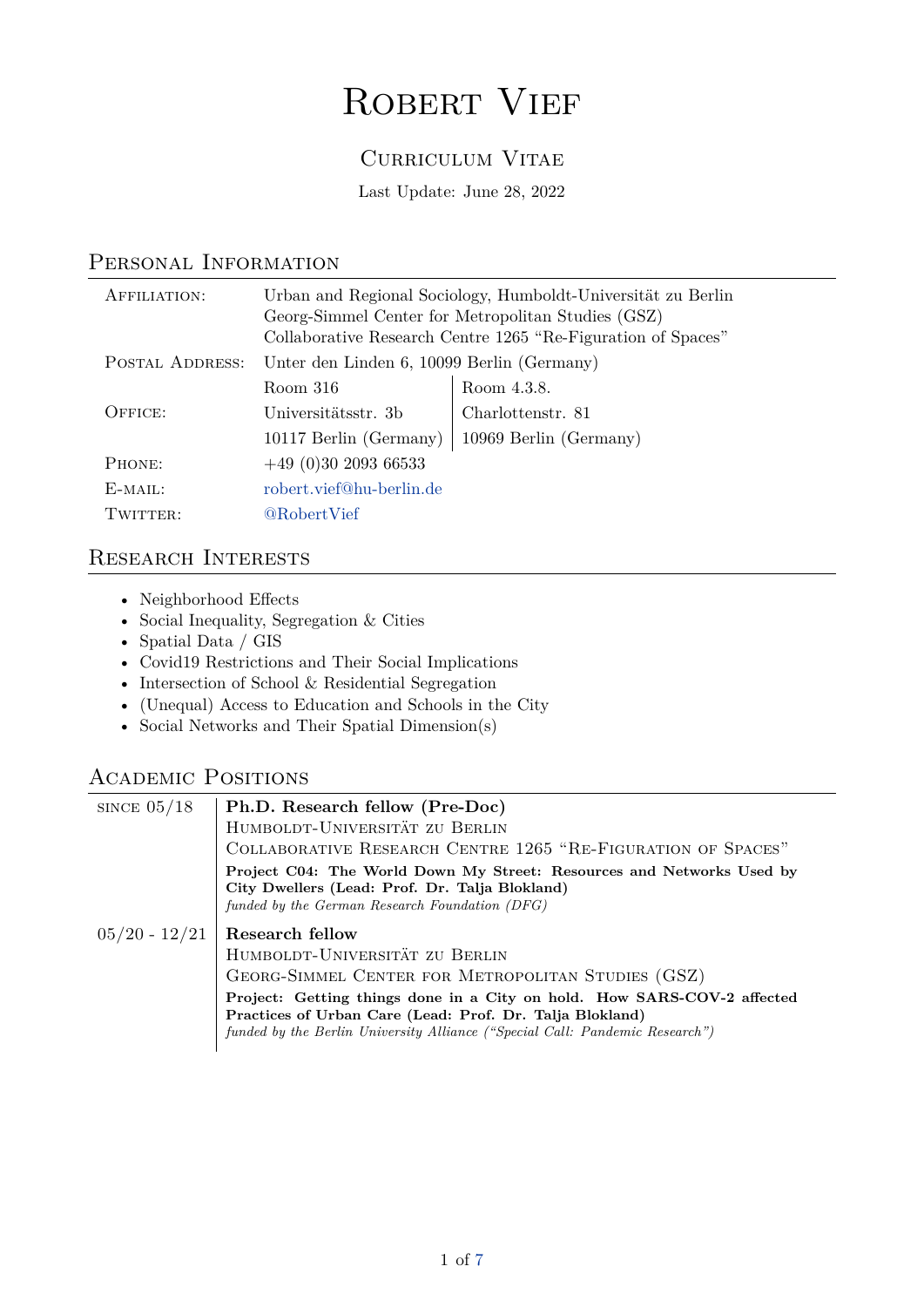### **EDUCATION**

| 2022<br>$(EX-$<br>PECTED) | Ph.D. (Supervisor: Prof. Dr. Talja Blokland)<br><b>Humboldt-Universität zu Berlin</b>                                                                            |
|---------------------------|------------------------------------------------------------------------------------------------------------------------------------------------------------------|
|                           | 10/15 - 04/18   Master of Arts (M.A.), SOCIAL SCIENCES<br>Humboldt-Universität zu Berlin                                                                         |
|                           | $\frac{08}{16} - \frac{06}{17}$ Visiting student Ph.D. program, SOCIOLOGY AND POLITICAL SCIENCE<br>GRADUATE CENTER at City University of New York, United States |
|                           | $10/11 - 09/15$ Bachelor of Arts (B.A.), SOCIAL SCIENCES<br>Humboldt-Universität zu Berlin                                                                       |
| 2011                      | Graduation from High-School<br>Rückert-Gymnasium in Berlin-Schöneberg                                                                                            |

### PUBLICATIONS

| FORTHCOMING | Exploring latent neighbourliness: Does turning locally for support<br>in major challenges matter and if it doesn't, then what may?                                                                                                                                              |
|-------------|---------------------------------------------------------------------------------------------------------------------------------------------------------------------------------------------------------------------------------------------------------------------------------|
|             | In L. Cheshire (Ed.), Neighbours Around the World. An International Look at the<br>People Next Door. Emerald Publishing. (with T.Blokland, D.Krüger, H.Schultze,<br>V. Regnault $&$ J. Benz)                                                                                    |
| 2021        | Making Sense of Segregation in a Well-Connected City: The Case<br>of Berlin.                                                                                                                                                                                                    |
|             | In M. van Ham, T. Tammaru, R. Ubarevičienė, & H. Janssen (Eds.), The Ur-<br>ban Book Series. Urban Socio-Economic Segregation and Income Inequality (pp.<br>249-270). Springer International Publishing. DOI: 10.1007/978-3-030-64569-4_13<br>(with T.Blokland)                 |
| 2021        | Where we Turn to. Rethinking networks, urban space and research<br>methods.                                                                                                                                                                                                     |
|             | In A. Million, C. Haid, I. C. Ulloa, & N. Baur (Eds.), Spatial Transformations:<br>Kaleidoscopic Perspectives on the Refiguration of Spaces (pp. 258–268). Rout-<br>ledge. DOI: 10.4324/9781003036159-23 (with T.Blokland, D.Krüger & H.Schultze)                               |
| 2021        | Städtisches Leben während Corona                                                                                                                                                                                                                                                |
|             | In P. Misselwitz & J. Hoerning (Eds.), Räume in Veränderung - ein visuelles<br>Lesebuch: Ein- und Ausblicke des interdisziplinären Forschungsverbundes zur Re-<br><i>figuration von Räumen</i> (pp. 26–37). jovis Verlag. (with T.Blokland, D.Krüger,<br>H.Schultze $&$ J.Benz) |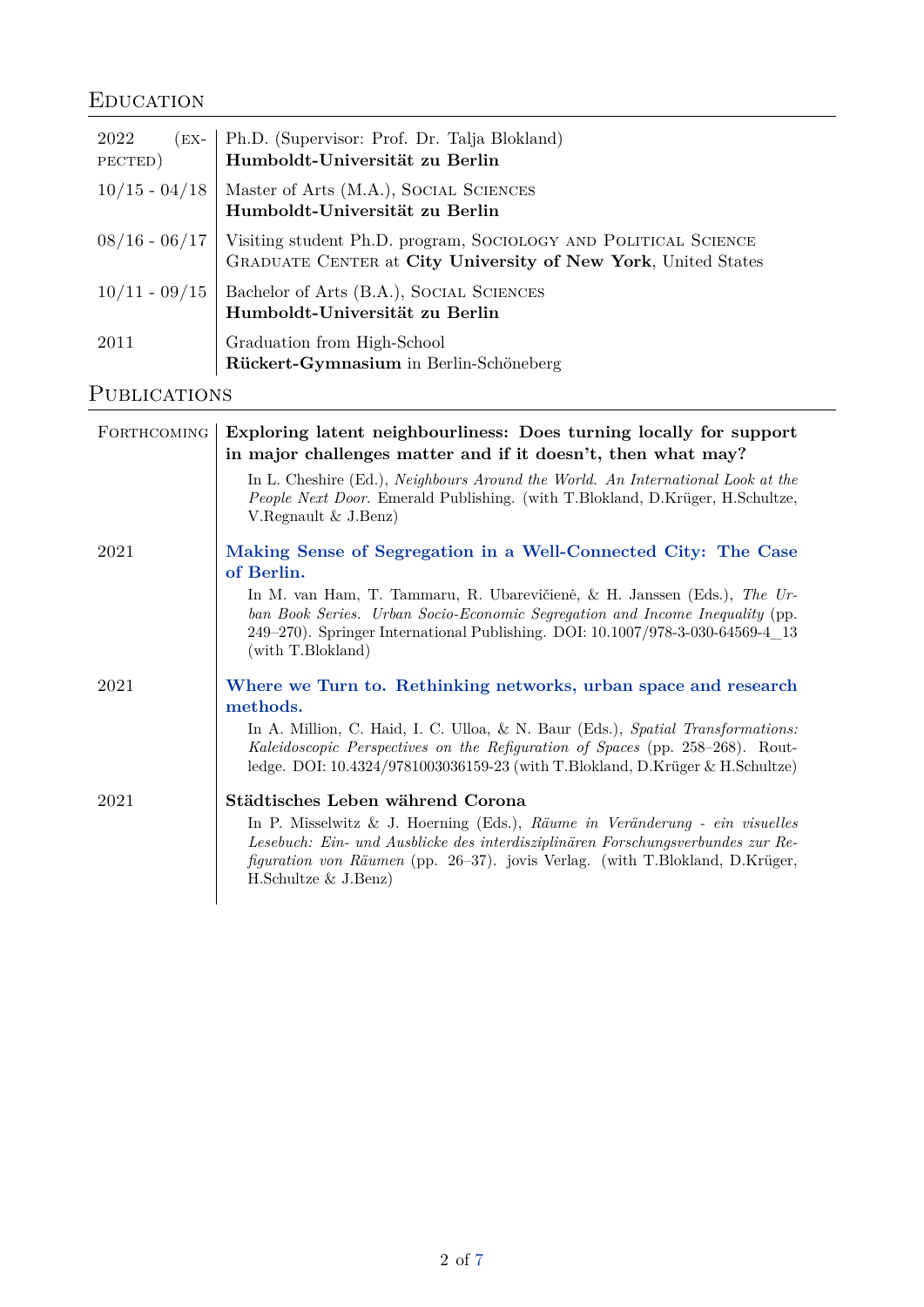#### SCIENTIFIC BLOGPOSTS

| 07/2021 | Digital care: How social support during the Covid-19 pandemic<br>shifted to the digital and our worries became "surplus value"<br>Blog Post CRC 1265 "Re-Figuration of Spaces" (with D.Krüger, N.Margies $\&$<br>T.Blokland)               |
|---------|--------------------------------------------------------------------------------------------------------------------------------------------------------------------------------------------------------------------------------------------|
| 12/2020 | Leaving the house to talk in private. How COVID19 restrictions<br>affected how and where we find someone to talk to<br>Blog Post CRC 1265 "Re-Figuration of Spaces" (with T.Blokland & D.Krüger)                                           |
| 05/2020 | Just because we have to do it, it doesn't mean it is right:<br>why #stayathome should not become a moral imperative and social<br>isolation not a habituation<br>Blog Post CRC 1265 "Re-Figuration of Spaces" (with T.Blokland & D.Krüger) |

#### ONGOING PROJECTS

• Roots and Routes in Neighbourhoods. Length of Residence, Belonging and Public Familiarity in Berlin, Germany

*R&R* at Urban Studies, (with T.Blokland, D.Krüger & H.Schultze)

• Does Rent Control turn Tenants into NIMBYis?

(with A.Hager & H.Hilbig)

- Talking while walking but not with the locals: social support and domesticity in public space before and during Covid19 in Berlin, Germany (with T.Blokland & D.Krüger)
- Living small in the big city under lockdown (with T.Blokland & A.Holm)
- Redistribution Gone Wrong: How Rent Control Sparks Opposition to State Intervention in the Economy?

(with A.Hager & H.Hilbig)

• Stacking the Odds. The Intersection of School and Neighborhood Segregation in NYC (with S.Catsambis)

#### Conferences / Talks

| 03/2022 | Increasing the 'odds' for medical encounters in underserved neigh-<br>borhoods in Berlin: Does a new distribution logic for out-patient<br>practices bring more healthcare into neighborhoods with fewer doc- |
|---------|---------------------------------------------------------------------------------------------------------------------------------------------------------------------------------------------------------------|
|         | tors?<br>European Sociological Association, Research Network 37 (Urban Sociology).<br>Midterm Conference "Seeing Like a City / Seeing the City Through" Berlin, Ger-<br>many.                                 |
| 08/2022 | The interrelation of housing affordability, gentrification, and school<br>segregation - insights from Berlin, Germany<br>Annual Meeting of the American Sociological Association (ASA) Los Angeles, US.       |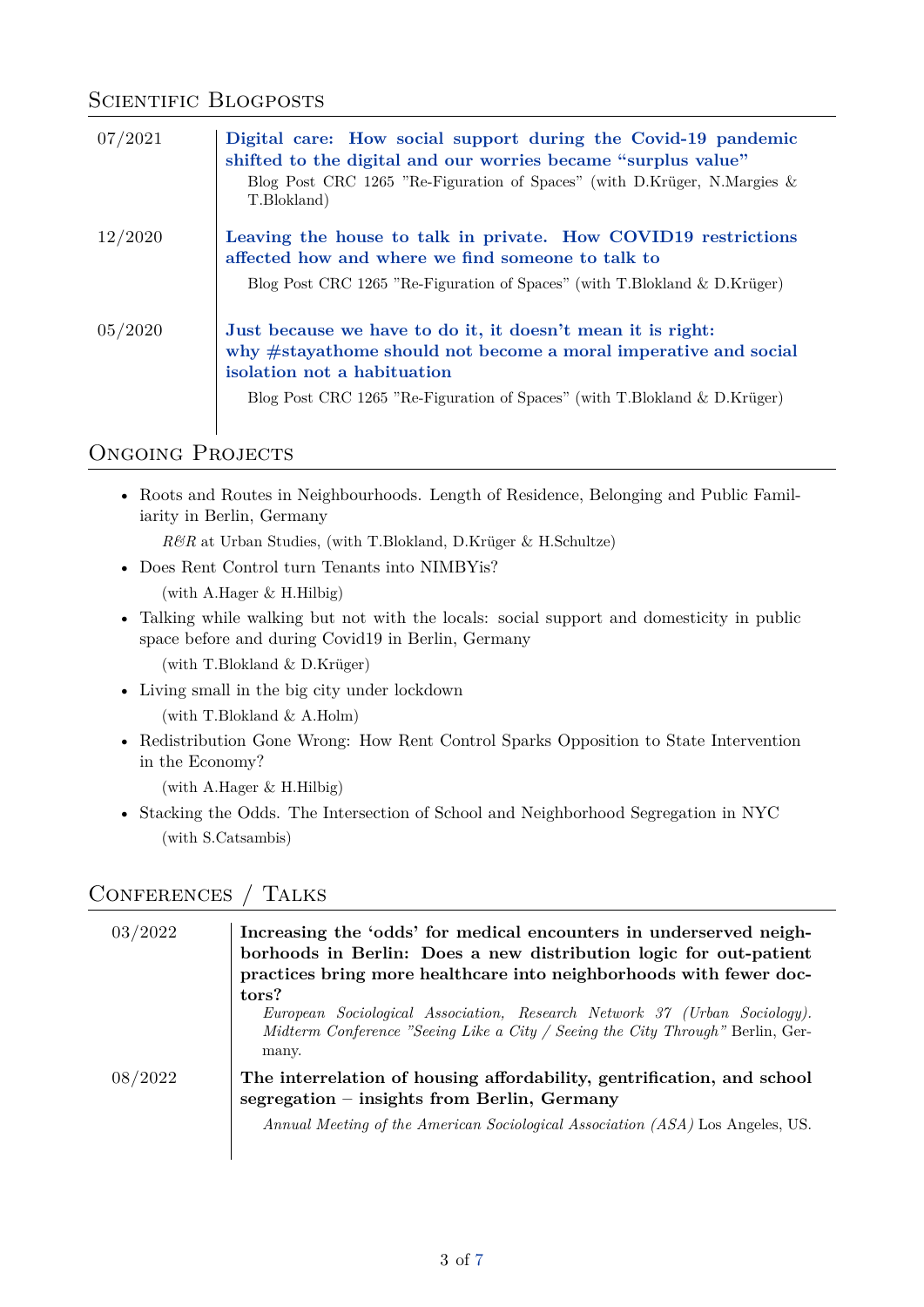| 03/2022 | The development of the neighborhood-school segregation gap $-$ how<br>neighborhood change influences school segregation<br>ECSR Spring School on "Geography, Mobility and Social Stratification" Torino,<br>Italy.                                                                                                                                                                                |
|---------|---------------------------------------------------------------------------------------------------------------------------------------------------------------------------------------------------------------------------------------------------------------------------------------------------------------------------------------------------------------------------------------------------|
| 02/2022 | Der Zusammenhang von Wohnungskrise, Gentrifizierung<br>und<br>Schulsegregation am Beispiel von Berlin<br>Dortmunder Konferenz Raum- und Planungsforschung Dortmund, Germany.                                                                                                                                                                                                                      |
| 10/2021 | Refiguring neighbourhood relations - rethinking neighbourhood ex-<br>pectations<br>Spatial Refiguration: Dynamics, Challenges, and Conflicts (Third International<br>Conference of the Collaborative Research Centre "Re-Figuration of Spaces").<br>Berlin, Germany. (with T.Blokland, H.Schultze & D.Krüger)                                                                                     |
| 08/2021 | Was spielt es für eine Rolle für Unterstützungsnetzwerke, wenn<br>die Stadt alles schließt? Der Einfluss von Corona-Maßnahmen auf<br>Sozialkapital und sozialen Support am Beispiel von Berlin<br>Gemeinsamer Kongress der Deutschen Gesellschaft für Soziologie (DGS) und<br>Österreichischen Gesellschaft für Soziologie (ÖGS). Digital Meeting.<br>(with<br>H.Schultze, D.Krüger & T.Blokland) |
| 07/2021 | Do Neighbourhoods Have Shapes? Studying Urban Practices and<br>the Contours of the Imagined Neighbourhood<br>Research Committee 21 of the International Sociological Association (RC21). Dig-<br>ital Meeting, organized in Antwerp, Belgium. (with T.Blokland, D.Krüger &<br>H.Schultze)                                                                                                         |
| 03/2021 | Talking it Through in the Street – How Berlin Residents Organize<br><b>Social Support During COVID-19 Restrictions</b><br>Soziologische Perspektiven auf die Coronakrise, Wissenschaftszentrum Berlin<br>( $WZB$ ). Digital Meeting. (with D.Krüger & T.Blokland)                                                                                                                                 |
| 09/2020 | Führen Gentrifizierungsprozesse zu mehr oder weniger Schulsegre-<br>gation?<br>Deutsche Gesellschaft für Soziologie (DGS). Digital Meeting, organized in Berlin,<br>Germany.                                                                                                                                                                                                                      |
| 09/2019 | Breaking up the Ground: Fluidity and Boundedness in Social Net-<br>works of Support<br>Research Committee 21 of the International Sociological Association (RC21). New<br>Delhi, India. (with D.Krüger, H.Schultze & T.Blokland)                                                                                                                                                                  |
| 08/2019 | Profits of Trans/locality? Spatial Segregation and Practices of Or-<br>ganizing Resources in Times of Translocal Mobility and Communi-<br>cation.<br>European Sociological Association (ESA). Manchester, UK. (with D.Krüger,<br>H.Schultze $&$ T.Blokland)                                                                                                                                       |
| 07/2019 | Trans/local: Spatial Variability within Ego-Centered Social Support<br>Networks.<br>European Survey Research Association (ESRA). Zagreb, Croatia. (with D.Krüger,<br>H.Schultze $&$ T.Blokland)                                                                                                                                                                                                   |
| 02/2019 | Taking Urbanity Beyond Place: Thoughts on Translocal Networks,<br>Space, and Research Methods.<br>Re-Figuration of Spaces: Mediatization, Mobility, Globalization and Social Dislo-<br>cation (First International Conference of the SFB 1265). Berlin, Germany. (with<br>D.Krüger, H.Schultze & T.Blokland)                                                                                      |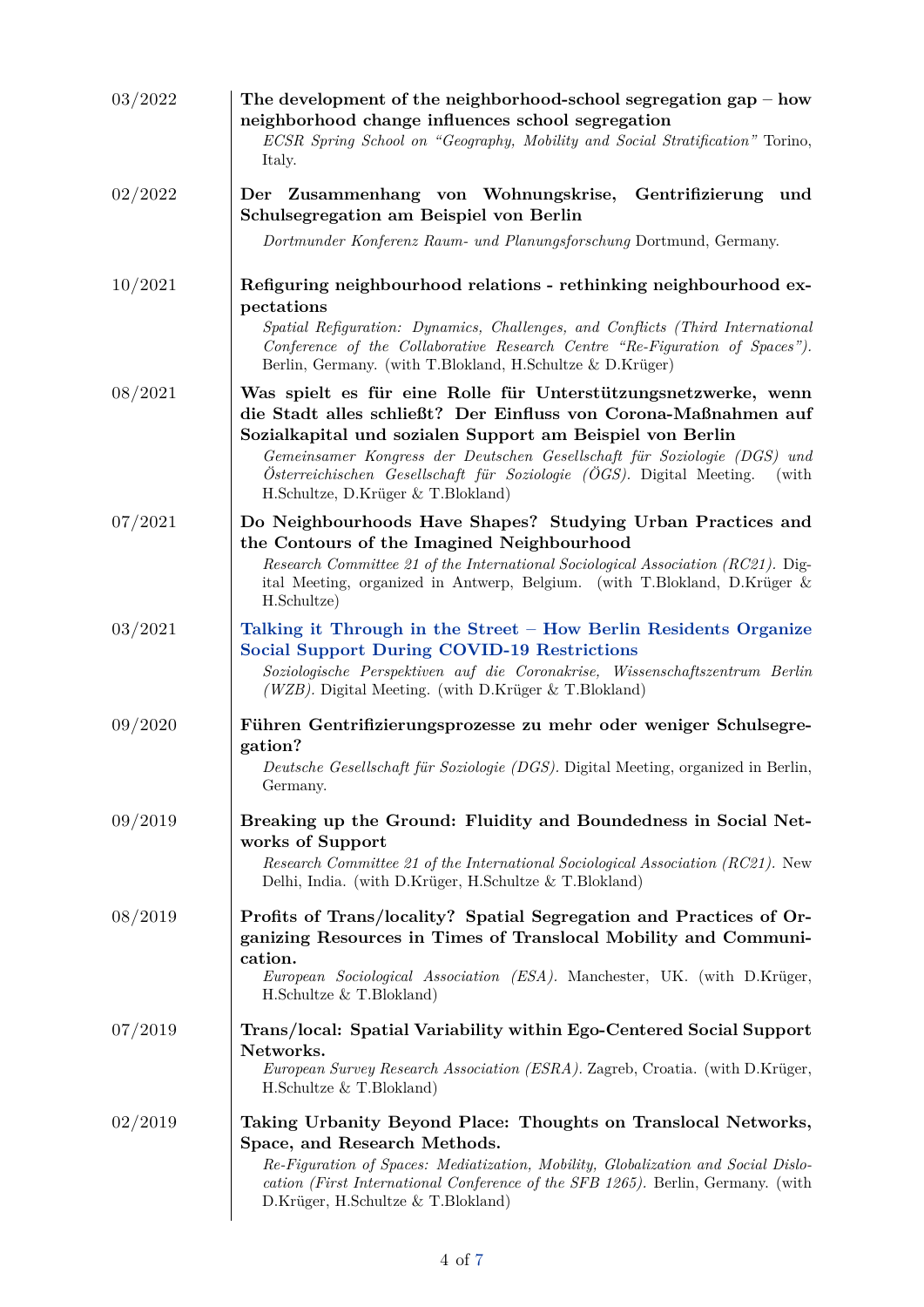| 04/2018 | Stacking the Odds: The Intersection of Neighborhood and School                    |
|---------|-----------------------------------------------------------------------------------|
|         | Segregation for New York City Schools.                                            |
|         | <i>American Educational Research Association (AERA).</i> New York City, US. (with |
|         | S.Catsambis)                                                                      |

#### **TEACHING**

 $\overline{\phantom{a}}$ 

| FALL $22/23$ | <b>Urban Theory</b><br>B.A. SOCIAL SCIENCES (PRO-SEMINAR), HUMBOLDT-UNIVERSITÄT ZU<br><b>BERLIN</b>                                                                     |
|--------------|-------------------------------------------------------------------------------------------------------------------------------------------------------------------------|
| SUMMER 22    | Mapping social inequalities: Introduction to GIS software and spa-<br>tial data<br>B.A. SOCIAL SCIENCES (METHODS III SEMINAR), HUMBOLDT-UNIVERSITÄT<br><b>ZU BERLIN</b> |
| FALL $21/22$ | Introduction to Scientific Research Methods<br>B.A. SOCIAL SCIENCES, HUMBOLDT-UNIVERSITÄT ZU BERLIN                                                                     |
| FALL $20/21$ | Sociological Theory<br>B.A. SOCIAL SCIENCES, HUMBOLDT-UNIVERSITÄT ZU BERLIN                                                                                             |
| FALL $20/21$ | Introduction to Scientific Research Methods<br>B.A. SOCIAL SCIENCES, HUMBOLDT-UNIVERSITÄT ZU BERLIN                                                                     |
| FALL $19/20$ | Mapping the city (and more): sozialwissenschaftliche Kartierungen<br>in ArcGIS<br>B.A. SOCIAL SCIENCES (METHODS III SEMINAR), HUMBOLDT-UNIVERSITÄT<br><b>ZU BERLIN</b>  |
| 07/18        | Workshop: Introduction to ArcGIS<br>B.A. SOCIAL SCIENCES, HUMBOLDT-UNIVERSITÄT ZU BERLIN                                                                                |

### OTHER PROFESSIONAL EXPERIENCE

| $01/17 - 05/17$ Data fellow | COMMMUNITY AFFAIRS UNIT, NEW YORK CITY                                                                                                               |
|-----------------------------|------------------------------------------------------------------------------------------------------------------------------------------------------|
| $06/13$ - $07/16$           | <b>Student Assistant</b><br>HUMBOLDT-UNIVERSITÄT ZU BERLIN<br>Department of Urban and Regional Sociology (Prof Dr. Talja Blokland)                   |
|                             | $10/13 - 04/16$ Tutor & Teaching Assistant<br>HUMBOLDT-UNIVERSITÄT ZU BERLIN<br>Department of Empirical Social Research (Prof Dr. Johannes Giesecke) |
| $05/16 - 08/16$             | Project Assistant<br>HUMBOLDT-UNIVERSITÄT ZU BERLIN<br>Membership Survey of the Union "IG Metall"                                                    |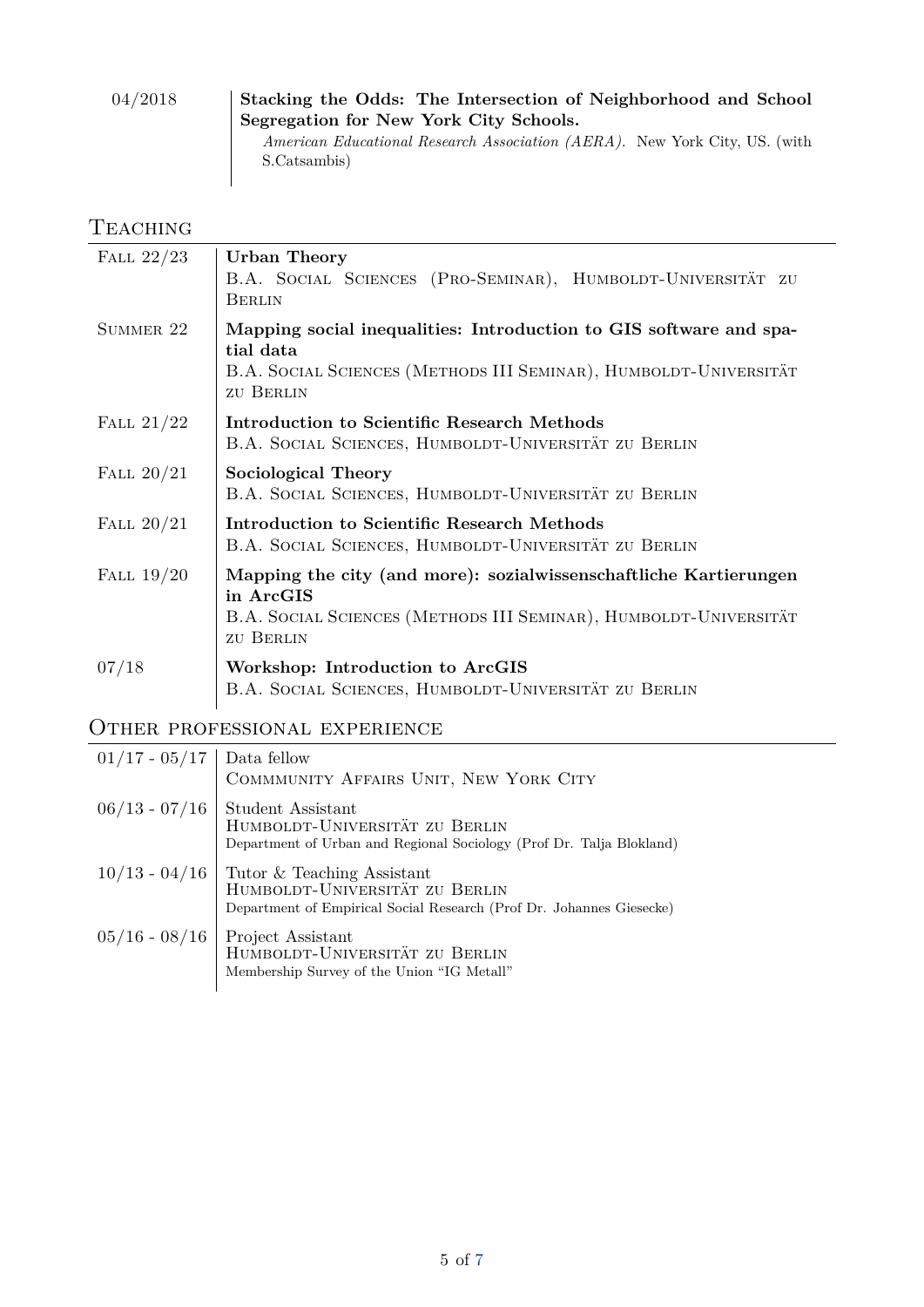#### IN MEDIA

- **Podcast**[: Berlins Chance auf Neuwahlen und gute Nachbarschaft](https://t.co/xuo8CFaCqq) In: Berliner und Pfannkuchen, Der Tagesspiegel (with Ann-Kathrin Hipp & Lorenz Maroldt). May 20, 2022.
- **Video-Interview**[: Armen- vs. Reichenviertel: Das kann die Spaltung aufhalten](https://youtu.be/zDpMUzy21Jg) In: Youtube/Television, rbb24 series JETZT MAL KONKRET (moderated by Jafaar Abdul Karim). April, 2022.
- **Report:** "Es ist wichtig, dass wir Schulen haben, wo sich Menschen mit verschiedenen [Lebenshintergründen begegnen."](https://humboldts17.de/de/expeditionen/expeditionen/nachbarschaften/es-ist-wichtig-dass-wir-schulen-haben-wo-sich-menschen-mit-verschiedenen-lebenshintergruenden-begegnen)

In: Humboltds17 - Expeditionen - Nachbarschaft (protocolled by Kristina Vaillant). October, 2021.

• **Podcast**[: #35 - Robert Vief über Sozialleben im Lockdown und Feiern als \(Berliner\)](https://t.co/lGvQuOc49E?amp=1) [Grundbedürfnis](https://t.co/lGvQuOc49E?amp=1)

In: SHOW DOWN - Der Feierkultur Podcast (interviewed by Leonie Gerner & Julian Krohn). January 27, 2021.

• **Newspaper article**[: Großsiedlungen: Hier treffen Ausgangsbeschränkungen die Berliner](https://www.berliner-zeitung.de/mensch-metropole/corona-berlin-grosssiedlungen-hier-treffen-ausgangsbeschraenkungen-die-berliner-besonders-hart-li.80734) [besonders hart](https://www.berliner-zeitung.de/mensch-metropole/corona-berlin-grosssiedlungen-hier-treffen-ausgangsbeschraenkungen-die-berliner-besonders-hart-li.80734)

In: Berliner Zeitung. April 8, 2020.

• **Newspaper article**[: AKADEMISCHES SPRUNGBRETT](https://www.zeit.de/2020/10/promotion-arbeitsbedingungen-wissenschaft-gehalt-doktoranden/komplettansicht)

In: Die ZEIT (protocolled by Astrid Herbold). Nr. 10/2020. February 27, 2020.

#### Organisatorial Work

| 10/2022       | <b>Session Organizer:</b> Housing affordability and segregational developments:<br>New Perspectives on neighborhood change<br>European Sociological Association, Research Network 37 (Urban Sociology).<br>Midterm Conference "Seeing Like a City / Seeing the City Through", Berlin,<br>Germany. (with K.Zapatka)                           |
|---------------|----------------------------------------------------------------------------------------------------------------------------------------------------------------------------------------------------------------------------------------------------------------------------------------------------------------------------------------------|
| 02/2021       | <b>Session Organizer:</b> Urban Practices and Urban Institutions: Thoughts on<br>Segregation and the Spatiality of Everyday Resource Organization, Social Net-<br>works and Social Capital<br>European Sociological Association, Research Network 37 (Urban Sociology).<br>Midterm Conference, Digital Meeting. (with T.Blokland & D.Krüger) |
| $2020 - 2021$ | Editorial Team: Blog of the Collaborative Research Centre 1265 "Re-<br>Figuration of Spaces"<br>(with M.Schinagl, J.Fülling, F.Gülzau & V.Sayman)                                                                                                                                                                                            |

#### Grants & Scholarships

| $01/17$ - $05/17$ Fellowship, Center for Urban Studies, Graduate Center, City University of |
|---------------------------------------------------------------------------------------------|
| New York                                                                                    |
| 2016 - 2018 Fellow of the German Academic Scholarship Foundation ("Studienstiftung des      |
| deutschen Volkes")                                                                          |
| $08/16 - 12/16$ PROMOS Grant of the German Academic Exchange Service (DAAD)                 |
|                                                                                             |